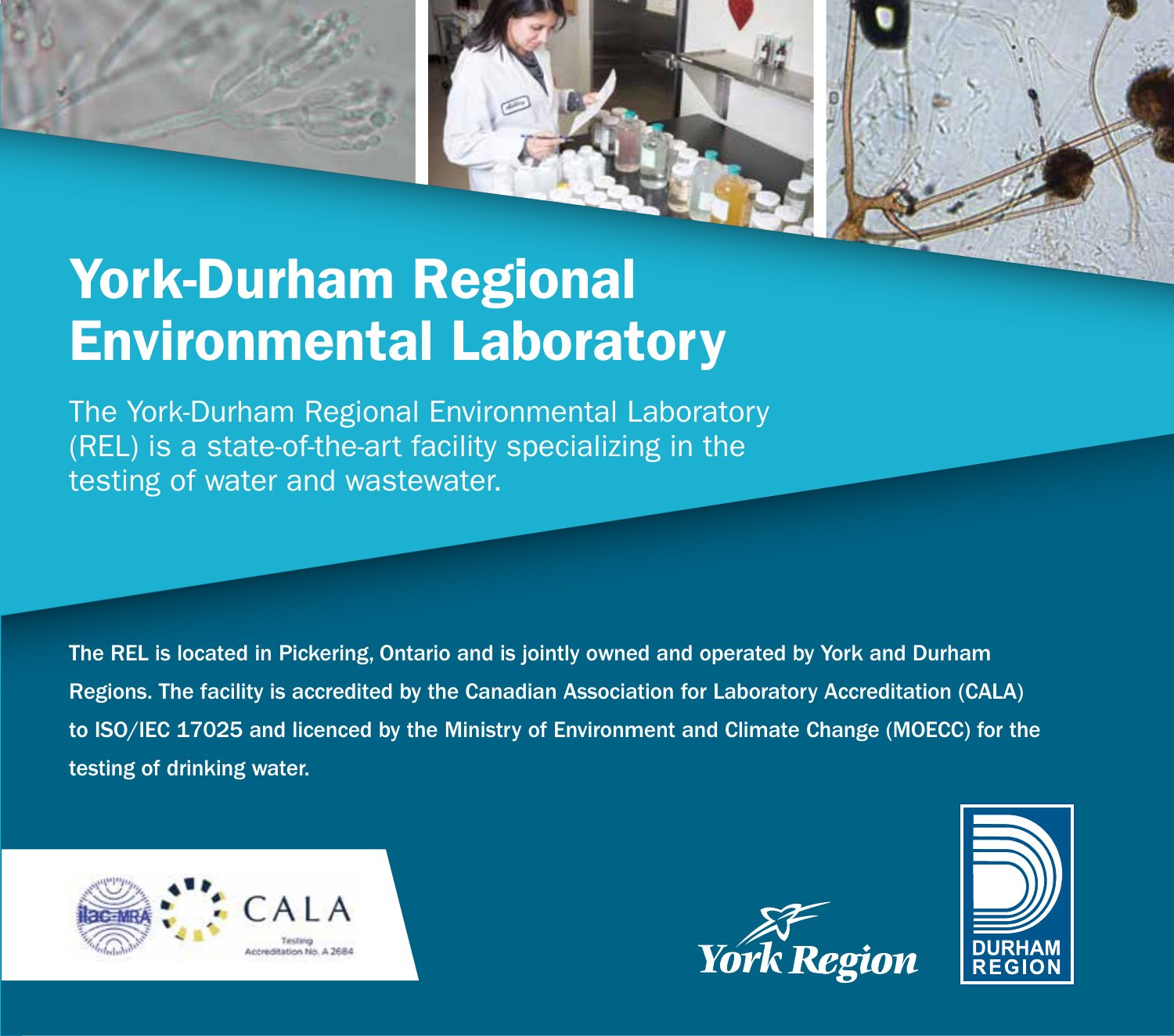



### Testing to Meet Environmental Requirements

The Regional Environmental Laboratory (REL) employs highly skilled staff and advanced testing equipment to provide a range of analytical services for drinking water, wastewater and industrial monitoring programs. The laboratory is capable of performing tests to meet the requirements of:

- *The Safe Drinking*  Wastewater **Water Act** Regulations
- New Watermain Testing Sewer Use By-laws
- 
- Environmental Groundwater Under
- 
- 
- Lead Testing Landfill Monitoring
	- Compliance Approval the Direct Influence of Surface Water (GUDI) Well Monitoring

### Laboratory Testing Services

The REL processes over 65,000 water samples and conducts over 250,000 tests annually. The wide range of microbiological, organic and inorganic laboratory services has attracted clients from both the private and public sector including:

- Municipal water and Property owners
- Industries/consultants or well water analysis with water and wastewater testing needs
- wastewater facilities requiring drinking water

For a full list of laboratory services and price lists, please visit www.durham.ca/lab.

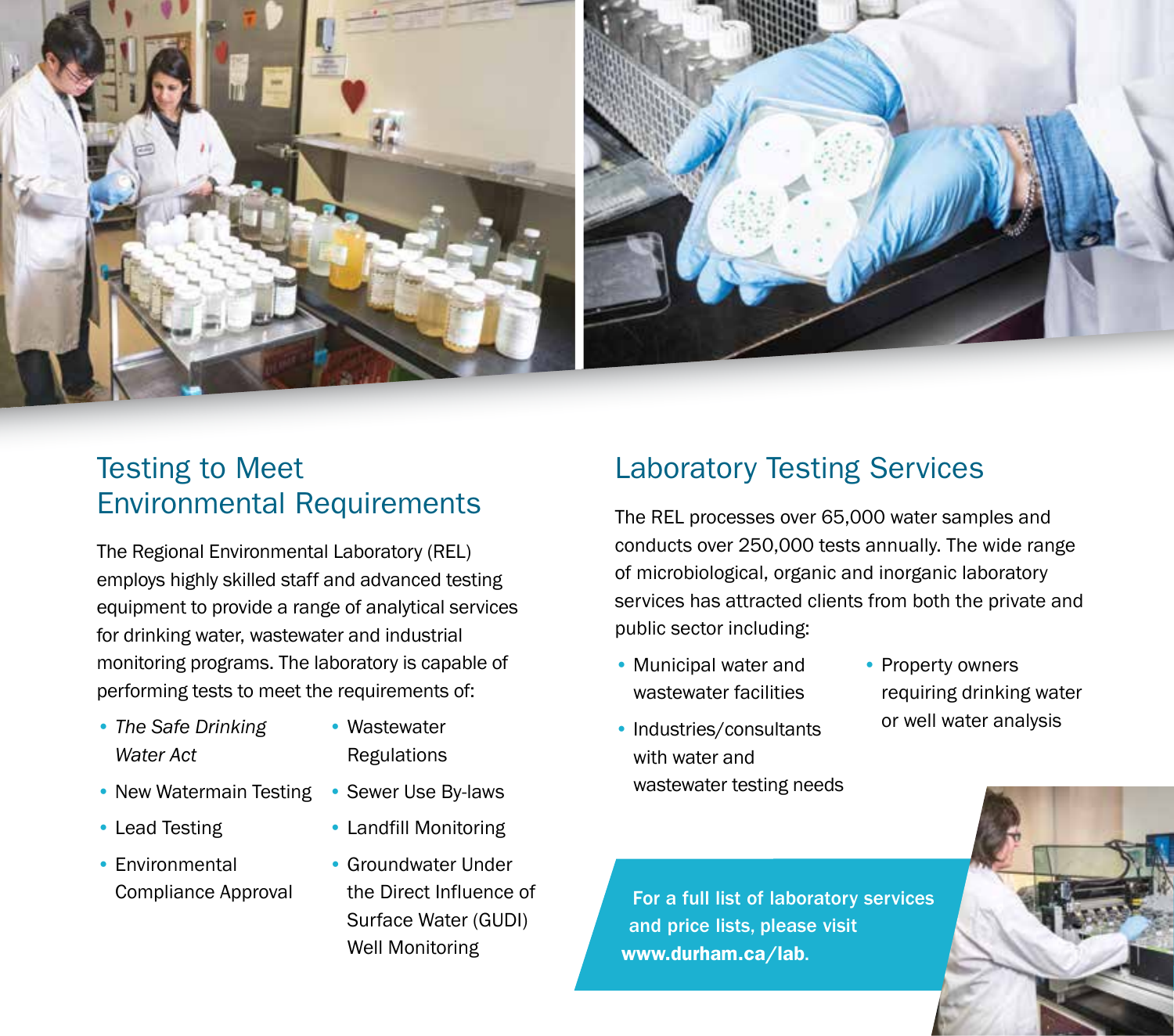# FAQs

#### What are the types of testing services offered by the REL?

The REL offers an array of environmental testing services on water and wastewater. For a full list of services, please visit www.durham.ca/lab.

#### How much does it cost?

The REL provides an extensive list of services. For the price list please visit www.durham.ca/lab.

What are your hours?

The REL is open Monday to Friday from 8 a.m. to 5 p.m. with the exception of statutory holidays.

#### How do I submit a sample for testing?

To submit a sample, first visit www.durham.ca/lab/sample for details on the paperwork required to submit a private or regulated sample. Once complete, a sample can be delivered in person or by courier to the REL located at 901 McKay Road, Pickering, Ontario L1W 3A3.

#### How long does it take to receive the results?

Depending on the type of test, the standard turn-around time for results is 10 business days. Faster turnaround times may be arranged.



## Common Testing Packages for Home Owners







Lead **Testing**  Drinking **Water** 

**Wastewater Testing** 





Well Water Analysis

Bacteriological Air Quality